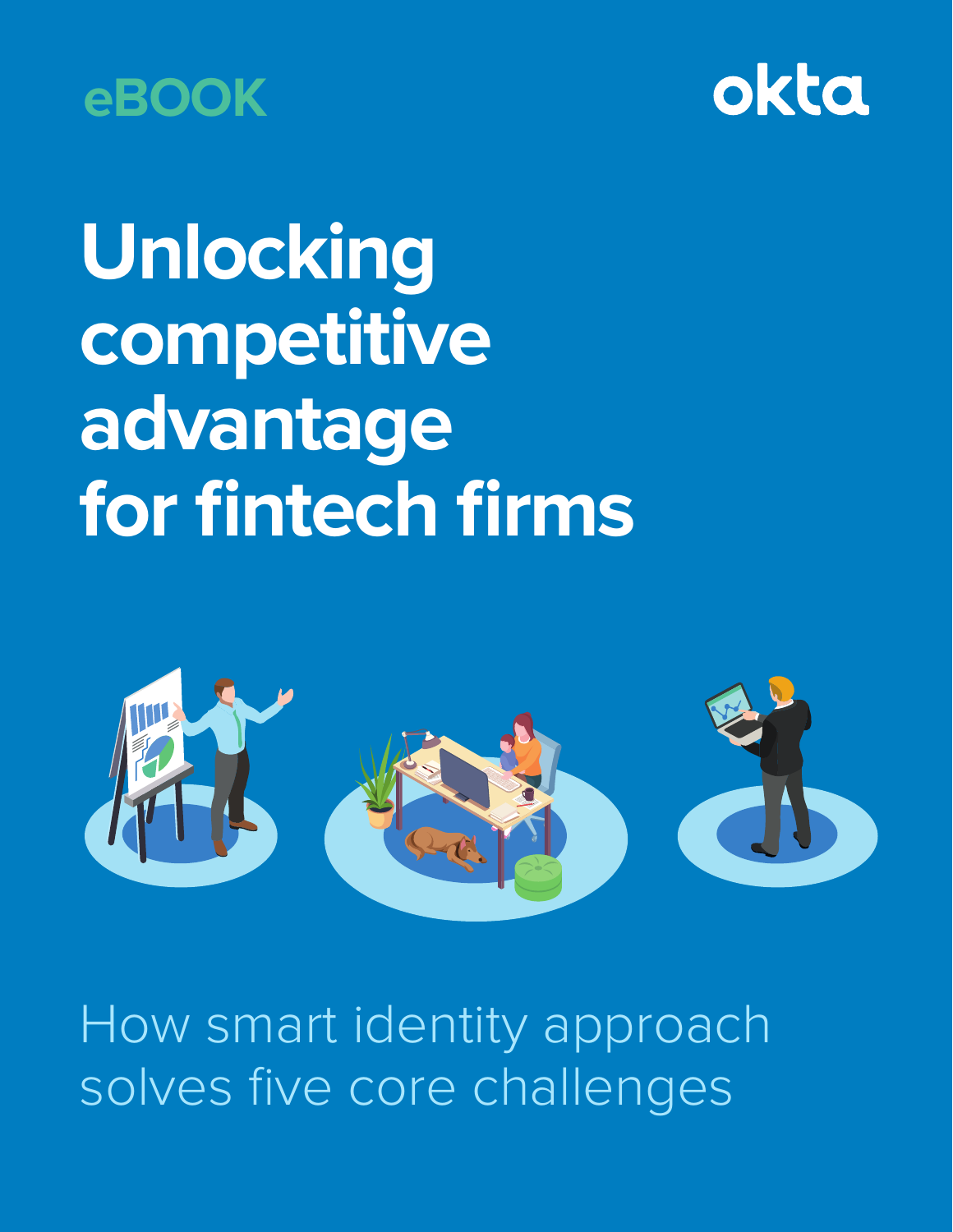### **Unlocking competitive advantage for fintech firms** How smart identity approach solves five core challenges

Press to skip to

### **<sup>C</sup> Contents**

**Scene Setting:** Agility rules in the new normal **S**

**Challenge One:** Starting up and handling rapid growth **1**

**Challenge Two:** Smart end-to-end device management **2**

**Challenge Three:** Optimising employee and partner productivity **3**

**Challenge Four:** Ensuring cloud security without obstructing access **4**

**Challenge Five:** Creating a frictionless customer experience **5**

**Next steps:** How an 'Identity Cloud' unlocks the future for fintech **N**

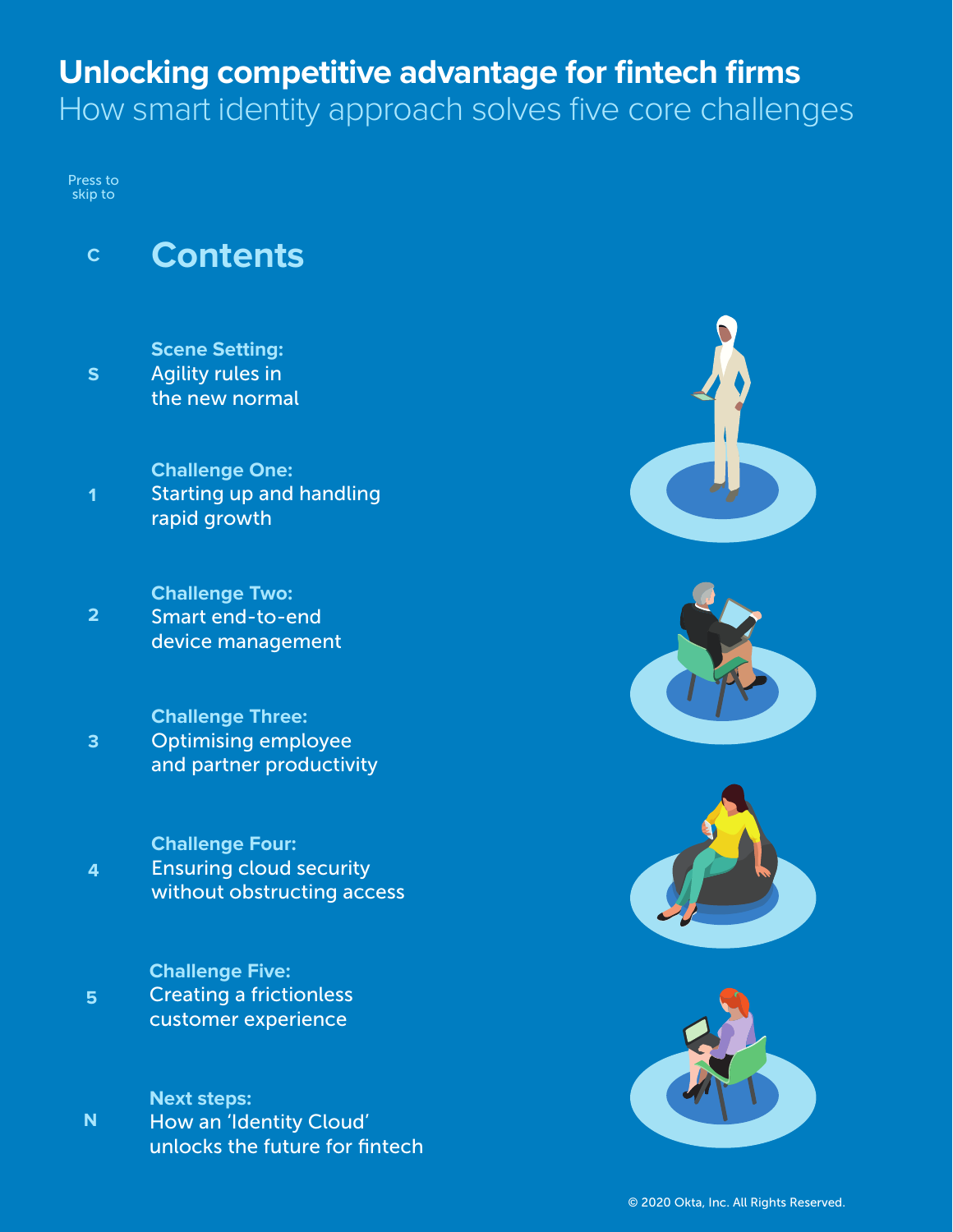# **Agility rules in the new normal**

**Over the last decade, investors have staked more than \$25 billion in UK fintech firms. They're seeking to capitalise on this exhilarating sector's impressive instinct to innovate and disrupt; an instinct that has turned the UK into a world-leading location for fintech innovation.** 

UK fintech firms are rightly regarded as technology first-movers, ready to embrace new ideas from peer-to-peer lending and AI to crypto-currency. It's 76,500 strong workforce is third only to the US and the China in terms of job creation, economic contribution and its ability to attract venture capital. Perhaps that's why this sector has proved so financially buoyant, weathering first Brexit then Covid-19 uncertainty with apparent ease.

### **Paths are merging in this highly competitive landscape**

According to Market Screener, the whole global fintech market will grow at a CAGR of 6% and be worth an impressive \$26.5 trillion by 2022 . However fintech firms won't solely be competing against each other for a bigger piece of this attractive pie.

Traditional financial services megaliths themselves are becoming increasingly agile and customer centric, innovating in-house with rapid software development lifecycles. Telecoms companies are also entering the fintech innovation arena. PWC in its Global Fintech Report 2019 noted that the lines between sectors are becoming blurred as all seek to carve out new commercial possibilities. "Digital-only banks are offering redesigned client propositions and cost profiles. Investment managers are deploying fully customised robo-advice. Insurers are using sensors to monitor people's health and help prevent illness."

#### **So which firms will best drive innovation and emerge as leaders, building truly open, agile and scalable businesses, fit for the new normal created by Covid-19?**

The truth is that agility is nothing without security. Fintech companies increasingly hold highly sensitive, regulated customer data and IP that must be protected at any cost. Fintech leaders and solution developers need to adopt the right security approaches that mirror how solutions are used in today's accelerated, mobile, cloud-driven world — and do it for the lowest possible cost. That makes a smart approach to identity and access management (IAM) an absolutely key focus for success.

 1 https://www.mobindustry.net/7-key-challenges-fintech-startup-faces-and-their-solutions/ 2 https://www.pwc.com/gx/en/industries/financial-services/fintech-survey.html







**C S 1 2 3 4 5 N**

okta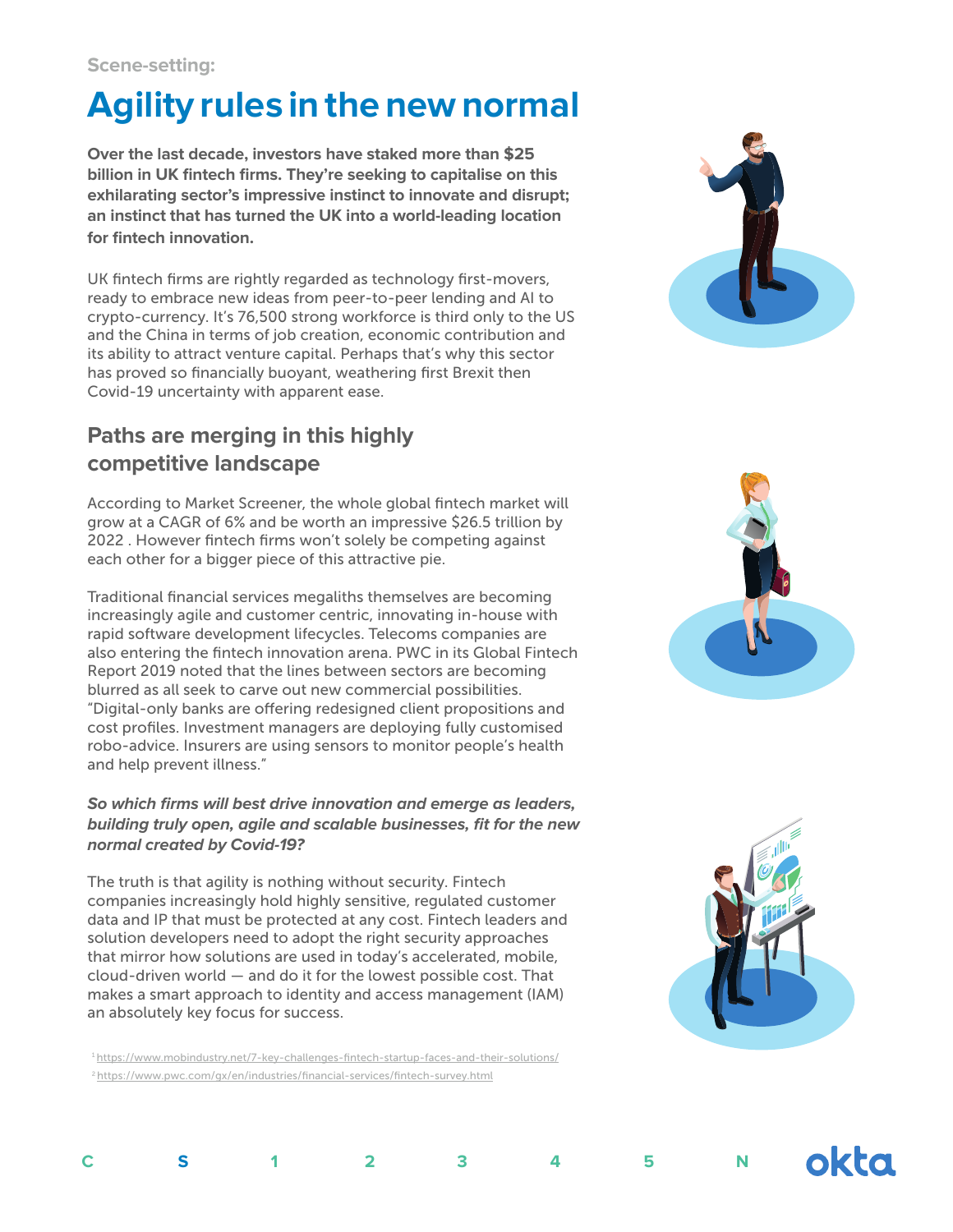# **Starting up and handling rapid growth**

Rapid growth isn't always a welcome problem, with companies often finding themselves having to on-board new staff faster than IT can handle. This is a particular problem in the fast-moving Fintech sector in which companies do often scale up to hundreds and even thousands of employees at unusual speed. Manual on-boarding processes tend to be expensive, clunky and disappointing for today's tech savvy workforce which expects work tools to seamlessly connect from the get-go, leading to a poor user experience and increased talent retention problems. Off-boarding leavers is another serious management headache. With many high impact breaches occurring when access privileges are compromised, how can firms reduce risk of exposure by quickly ensuring that they are promptly revoked?

To try and keep pace, the Financial Services sector has started rapidly adopting digital on- and off-boarding, and Fintech is now following suit. Processes need to be seamlessly unified and meticulously planned: consistent at all stages with the company's own brand. They also need to meet changing personal data security and HR regulations in the way that only a centralised and automated IAM service really can, helping companies to better manage their people right across the employment lifecycle.

Here are a just three advantages that the right Identity-as-as-Service (IDaaS) approach can deliver:

### **Manage user lifecycles remotely**

In these times of pandemic, remote working is becoming the norm and many organisations are choosing agile, premise-light new operating models. Automating digital on- and off-boarding takes processes up into the cloud so employees can commence, manage and even end their journey online, without ever physically entering the office.

### **Enable secure, role-based access permission.**

By pre-setting complex business rules and automating how they're applied through a managed IAM solution, employees can be accurately assigned permissions at role level, with the touch of a button. This significantly reduces the risk of employees accessing apps or resources they shouldn't. Fast, simple and compliant.

### **Prevent access and privilege creep.**

It's common for access rights to start expanding as an employee's role morphs or they are assigned to work on different jobs. The intention is to enable productivity; the unintended consequence can be the granting of unauthorised access to sensitive information, leading to compliance issues and increasing the threat of a security breach. Having an automated IT policy that guides access stops this happening.







| . . | ۰,<br>×.                                    |  |  |
|-----|---------------------------------------------|--|--|
|     |                                             |  |  |
|     |                                             |  |  |
|     | ł<br>٠<br><b>Contract Contract Contract</b> |  |  |
|     |                                             |  |  |

**C S 1 2 3 4 5 N**

okta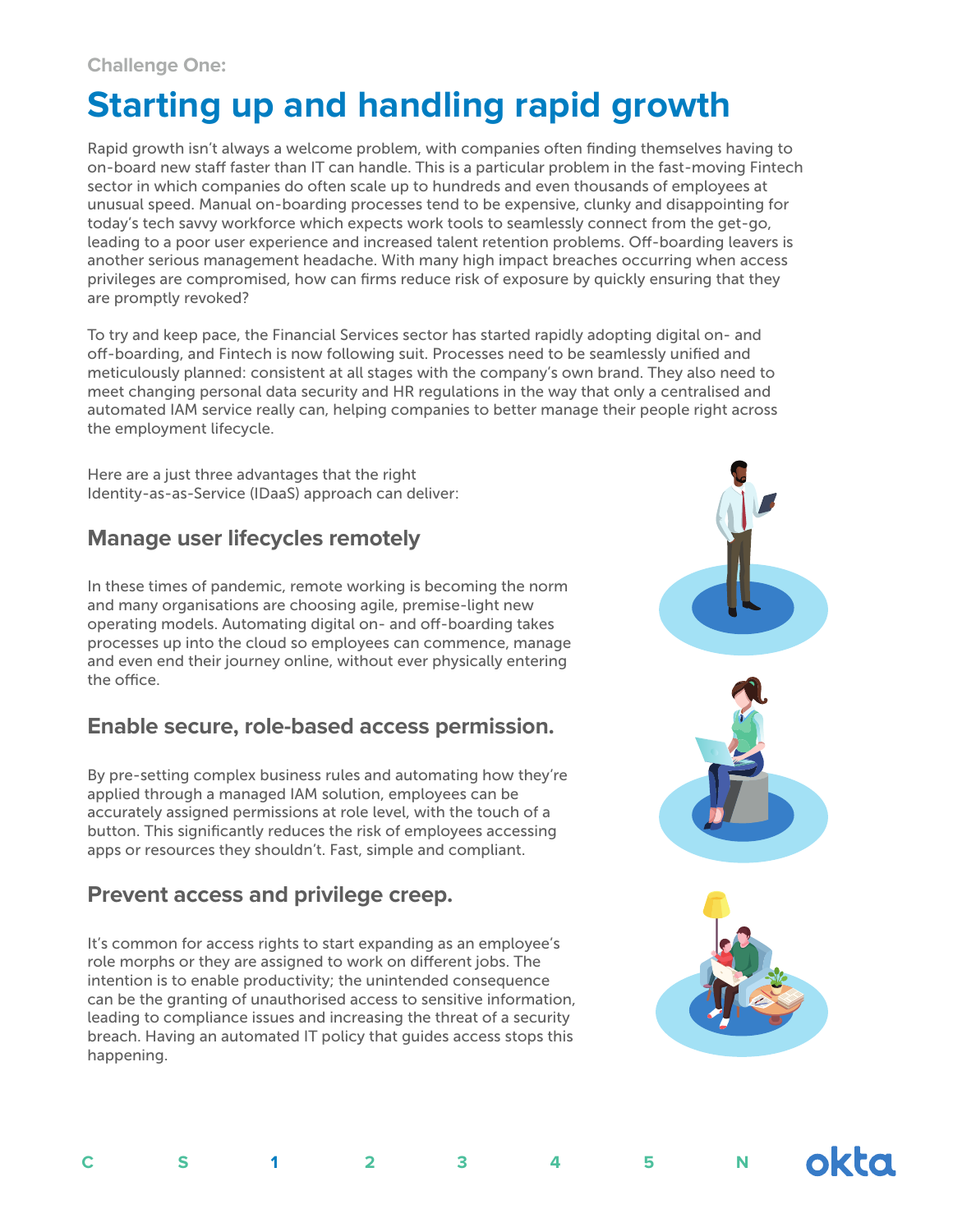# **Smart end-to-end device management**

Fintech sits at the heart of enterprise innovation, so people working in this sector will naturally want to work not just when and where but how they want, on any device they choose. That means device proliferation is inevitable in the average fintech working environment. Allowing open device access can enhance collaboration, drive productivity and improve the user experience and talent retention. Beyond that, many users will also want to bring their own applications to work. Managing the sheer number and type of devices within an organisation and open application access to ensure security can be a huge headache and resource drain. It can also slow innovation cycles down.

A best-in-class, centralised and automated 'one-touch' managed IAM service with open application programming interfaces (APIs) frees fintech firms to seamlessly and securely integrate their Identity Cloud with their chosen enterprise management solution, That frees the firm to manage their whole device universe with flexibility, ease and built-in compliance, enabling smooth and seamless device enrolment and administration access and establishing rapid device trust for managed devices.

The result is that your talent can work on whichever the devices and apps they prefer, leading to a more engaged and productive workforce and less talent churn.



### **Empower Single Sign-On (SSO) and Multi-Factor Authentication (MFA)**

Completely integrating with a core enterprise management solution enables seamless and secure authentication to all devices and company assets.

### **Deploy smart Device Trust solutions for Android and iOS**

These allow IT admin teams to prevent unmanaged devices from accessing enterprise services through browsers and native applications. The latest innovations in production allow organisations to set and grant access to applications based on different device context such as managed via a device management solution; a known device that is un-managed and even restrict access to applications from unknown and unmanaged devices.

### **Easy user and group synchronization**

For organisations running VMware WorkspaceOne, the enterprise management system can also access users and groups stored in the IAM services, eliminating the need to connect to Active Directory and simplifying the assigning of customized content and policies to devices that belong to users who are members of pre-set groups.

**C S 1 2 3 4 5 N**

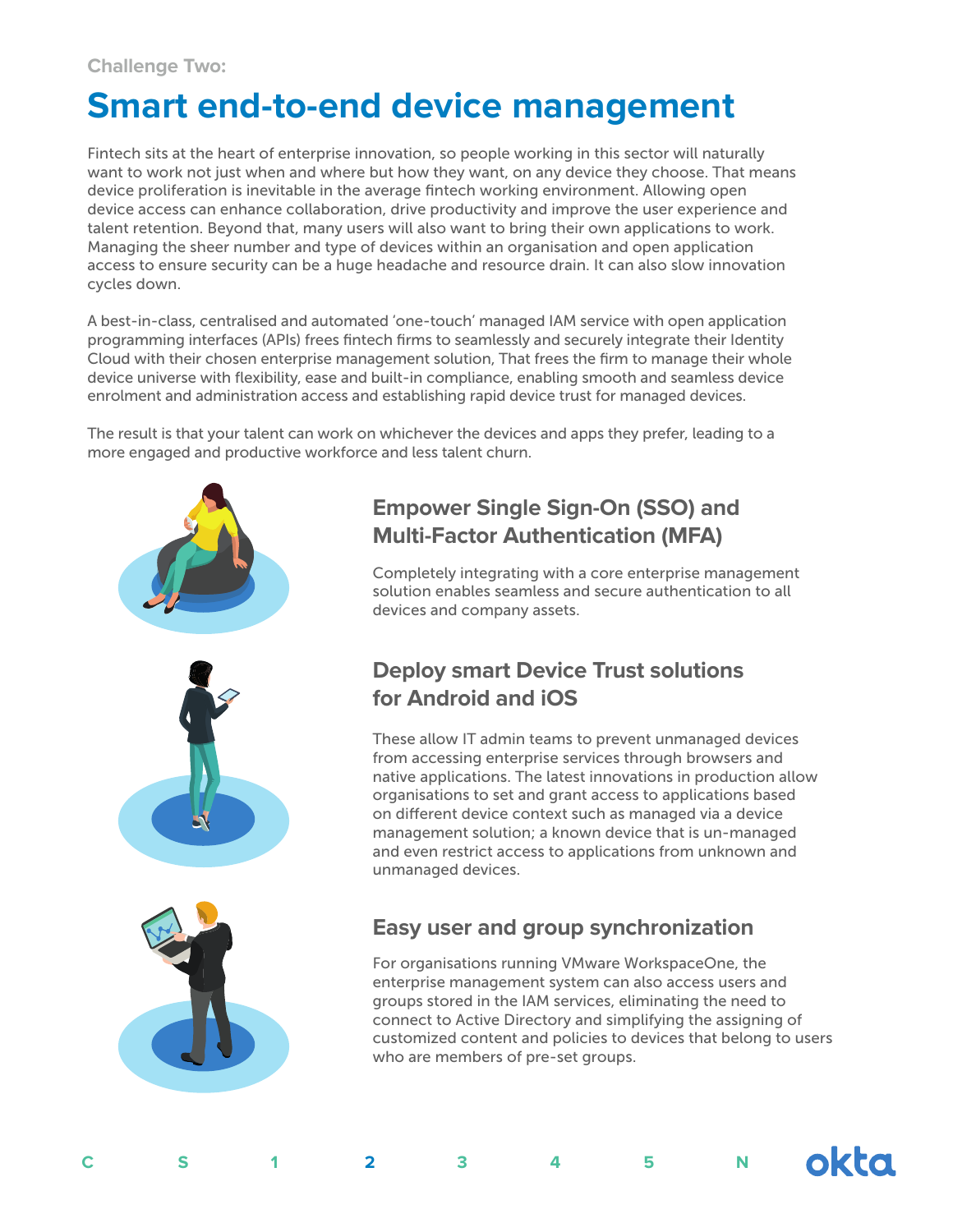# **Optimising employee and partner productivity**

Work now happens anywhere, on any device. For many, home-working is less a perk than a way of life. Mixed in-house and out-sourced teams need to collaborate and drive projects from wherever they happen to be. After all, the fintech sector is driven by innovation, disruption and collaborative brainpower. This kind of fast-moving, high-stakes environment demands high performing employees and extended partnership networks, supported by an effortless balance of collaboration, mobility and security. This frees everyone to focus on their roles, speed innovation cycles and drive competitive advantage.

In this 'API economy' how do fintech companies make their data and systems accessible from anywhere with identities and permissions seamlessly taken care of and APIs secured – so projects can keep moving while data stays secure and compliant? The answer lies in an approach that balances identity and device risks with the sensitivity of the service being accessed to create appropriate and differentiated security controls.



The wrong security measures can hamper the very productivity organisations are trying to enable. The smartest new cloud-based IAM services are built from the ground up to keep pace with digital transformation and support productivity with security features designed for enterprises where boundaries are blurred. The result? Fintech firms maintain high 'zero trust' security measures, while removing barriers that stop productivity in its tracks.

- Enable a frictionless work experience with SSO: Credentials that free them to only sign in once to all the systems, data, applications and domains they need. This reduces downtime and frustration for employees and cuts everyday help-desk workloads for IT. Key admin tasks such as password resets are also centralised.
- Create an extra layer of security with MFA: By requiring at least two pieces of evidence to prove identity, firms can make sure that users really are who they say they are. This frees users to access the bestof-breed apps they need through any device, without compromising data or increasing security risks.
- Stay flexible but alert: IT teams have the power to increase authorisation requirements – for example requiring an Adaptive MFA approach where behaviour demands it. That could be log in from an unexpected overseas location or new device or where the resource being accessed is especially sensitive, such as a finance system.
- Provide secure and efficient access for partners: Give partner networks open online access to key applications and systems such as CRM data, order booking and sales enablement tools, making B2B collaboration easier and more secure than ever.



#### **Empowering secure connections**

The Funding Circle is a peer-to-peer lending marketplace that allows the public to lend money directly to small and medium-sized businesses. It knew that to successfully pursue its cloud-first strategy it needed a reliable and scalable identity solution across its user ecosystem. It chose Okta to supply SSO, Universal Directory, Adaptive MFA and Lifecycle Management for the 750 users operating its global lending platform  $-$  a foundation that then enabled it to rapidly deploy Slack for the entire global team. Employees, investors and businesses are now empowered to collaborate around the world, with consistent identity, reliable security and effortless access.

**C S 1 2 3 4 5 N**

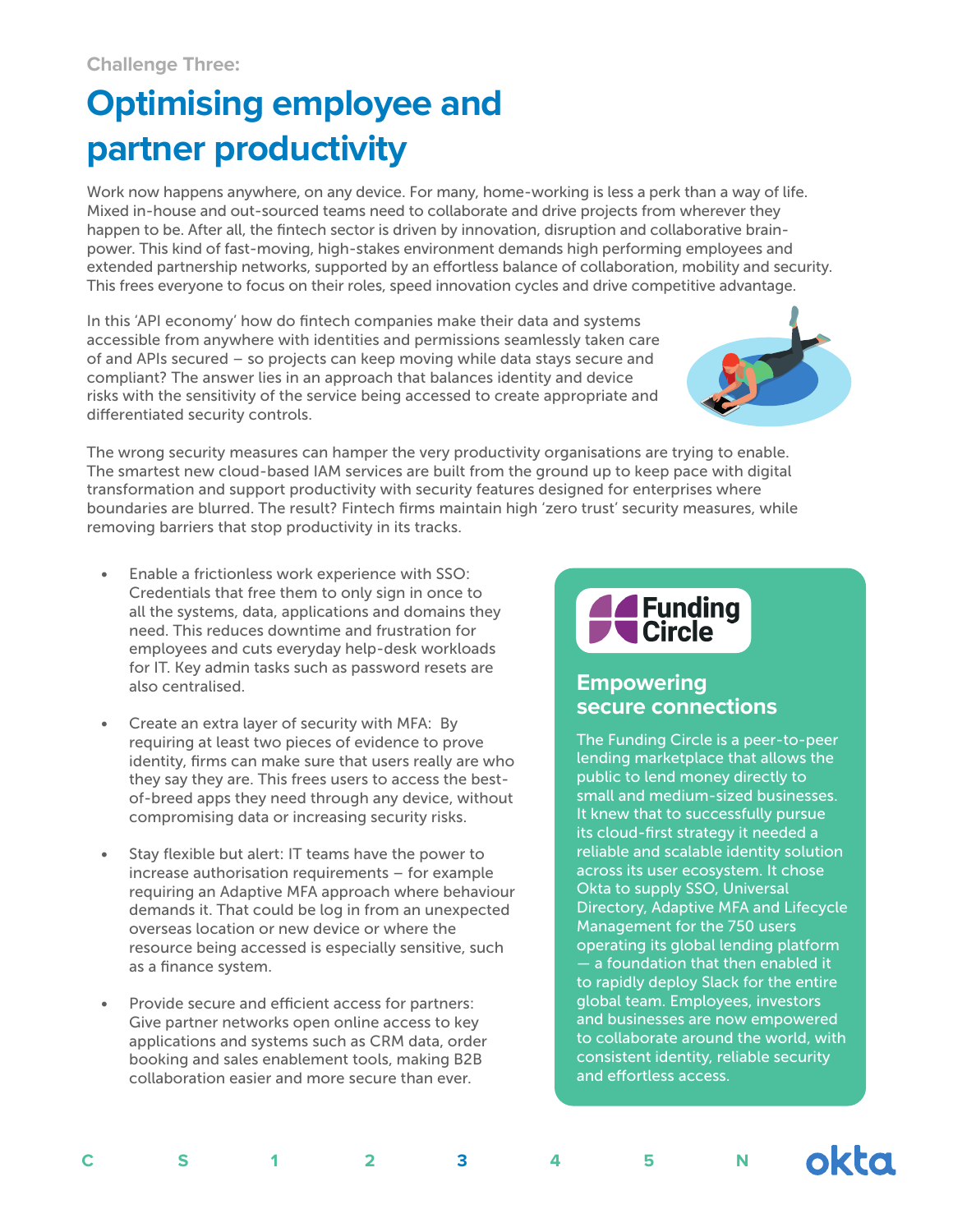# **Ensuring cloud security without obstructing access**

Cloud is scalable, agile and designed for companies with an innovative mindset. It also supports anytime, anywhere, any device access: ideal in a mobile, app-driven world. In fact, cloud can power the rapid, continuous development of new application-based services to meet changing market demand.

That's a big deal because applications are the innovation and productivity engine for fintech, with the cloud helping to accelerate their development, contain their cost and democratise their consumption. So to remain relevant and thrive in today's competitive market, fintech organisations need to keep harnessing the power of cloud computing in new and exciting ways, alongside innovative mobility approaches and customer engagement models.

No wonder then that fintech firms are not just early adopters of cloud — many are cloud-native, using cloud as a disruptive force on the path to wider and deeper digital transformation. 22% of all applications in the fintech sector already run on the cloud; a number that is only set to increase thanks to the obvious speed, cost and convenience advantages it delivers.

### **But how can firms counter the new security threats introduced by the explosion in cloud use?**

Many fintech firms store, manage and process vast quantities of sensitive financial and personal data, that is highly sought-after by cybercrime groups and even nation states. Verizon claims that 80% of hacking-related breaches use stolen or weak passwords<sup>3</sup> which makes user account credentials the simplest way for malicious third parties to steal data. Employees pose even more of a security risk, with human error and malicious intent risking damaging data loss or theft. Honest mistakes made by staff regularly account for almost two-thirds of all breach incidents reported to UK watchdog the Information Commissioner's Office (ICO)4.



 $\blacksquare$ 

Cloud-based Identity-as-a-Service (IDaas) is the only smart choice for securing the success of agile fintech organisations in a sector is also extremely highly regulated, by necessity.

- **• Offering scalability and reliability that on-premise alternatives can't:** As well as a 360-degree view of all apps, users and devices in your environment.
- **• Replacing outdated 'security at the perimeter' model:** This smarter approach secures access at the user level.
- **• Removing the need to take cloud services offline:** By ensuring that new apps can easily be added and managed.
- **• Offering integration to popular clouds such as AWS, GCP and Azure:** Federating with AWS SSO to enable single-click access to the AWS SSO user portal. This lets users access all of their AWS accounts in one place, automatically provisioning users and groups into AWS SSO and enabling centralised access to all of a firm's AWS accounts and resources.

<sup>3</sup> https://enterprise.verizon.com/resources/reports/dbir/

4 https://www.infosecurity-magazine.com/news/human-error-to-blame-as-uk-data/

| C S 1 2 3 4 5 N OKC |  |  |  |  |  |
|---------------------|--|--|--|--|--|
|---------------------|--|--|--|--|--|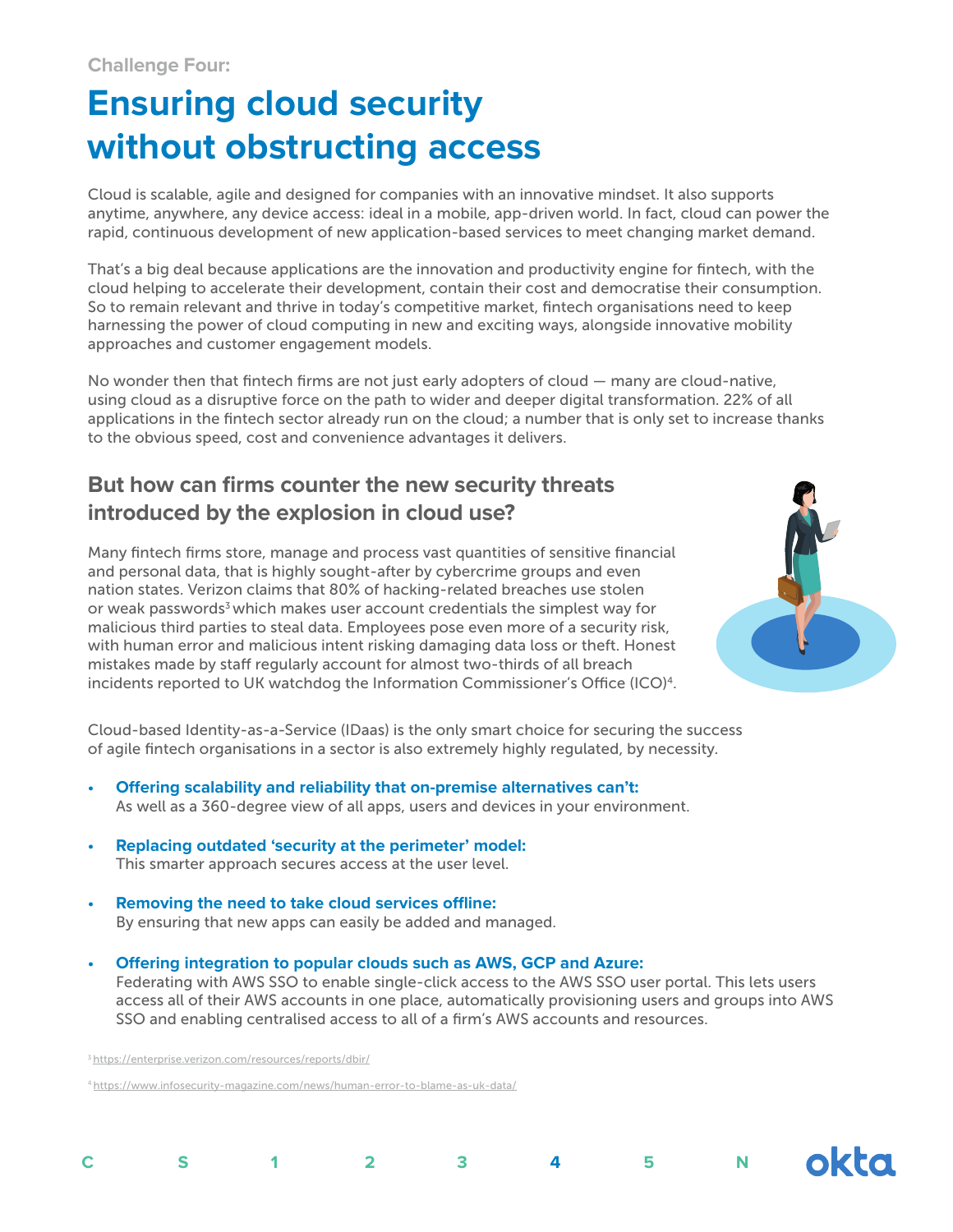### **Creating a frictionless customer experience**

Fintech solutions often rely on complex partner eco-systems to deliver the seamless products and services customer expect. Open APIs enable easy partnerships and securely bridge financial institutions, businesses and consumers: most notably useful in the digital payments sector. These APIs enable different software programmes and applications to communicate and interact with each other, driving exciting and innovative application models and a stand-out customer experience.

A smart IAM system with open APIs can help fintech firms build secure, seamless experiences for customers and deliver an approach to identity that developers and customers will love. By opening their APIs, fintech firms can access particular business or customer data and functionalities which they can seamlessly plug into their own applications to enhance what they can do.







By off-loading identity challenges to the right cloud-based IAM service and embedding identity into apps in a range of languages, fintech firms can create applications that:

### Lower TCO by three times<sup>5</sup>

Compared to traditional identity management approaches

### **Transform customer engagement**

Attracting customers and maximizing their lifetime value by creating advanced, frictionless, omni-channel and personalised digital experiences

### **Cultivate user trust:**

By securing the customer identity lifecycle for apps and protecting them at registration, authentication and during in-app activity.

It no longer makes sense to devote expensive development team time to creating, managing and maintaining a bespoke IA platform when a great all-round solution can simply be deployed out of the box — and resource refocused back on the core business.

5 https://www.okta.com/uk/customer-identity/

| ۰,<br>×. |  |  |
|----------|--|--|
|          |  |  |
| ł        |  |  |
| ٠<br>٠   |  |  |

**C S 1 2 3 4 5 N**